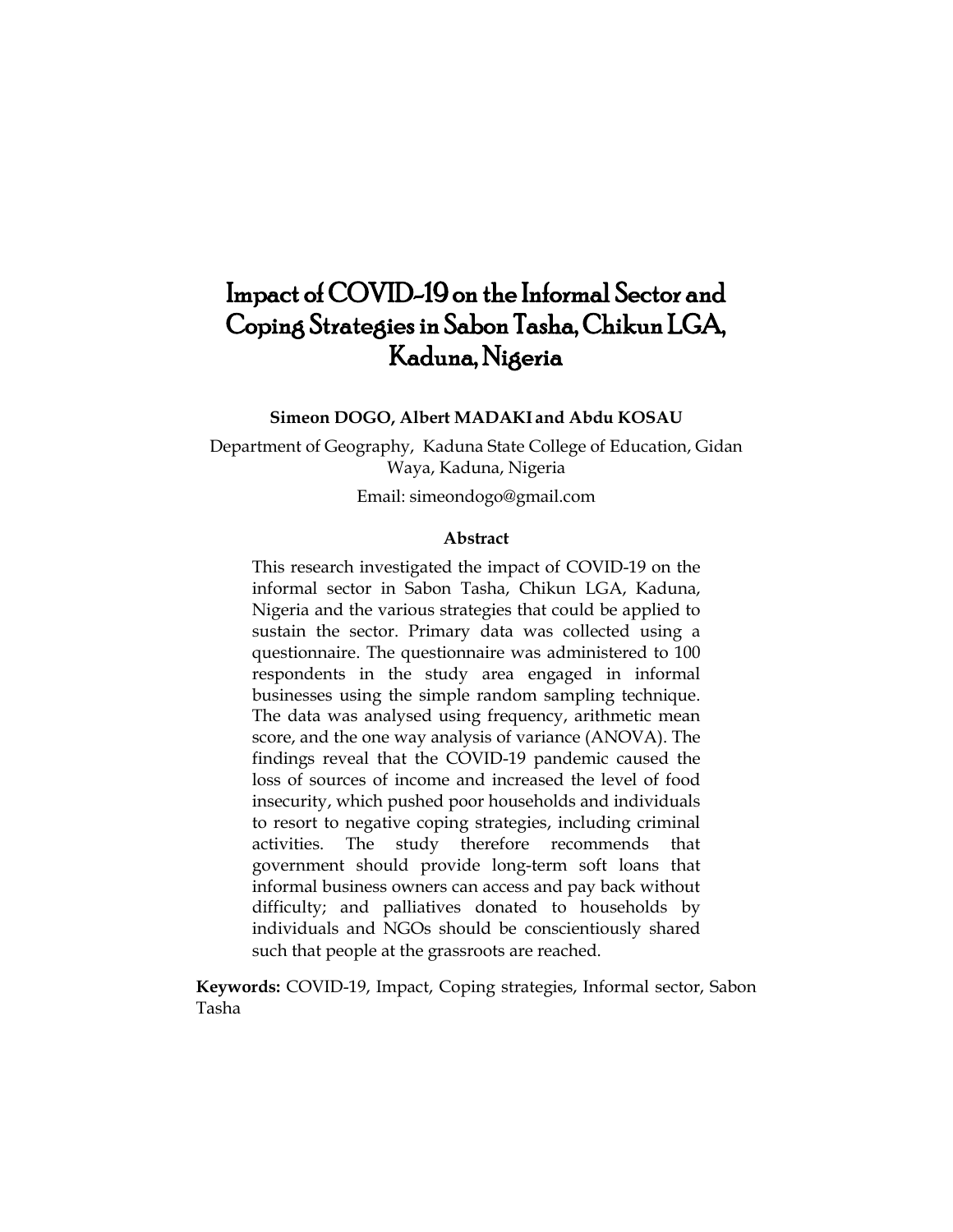### **Introduction**

The coronavirus outbreak, later coded as COVID-19, adversely affected the world towards the end of December 2019. When it broke out in Wuhan city in China, it was regarded as a regional health challenge, summarily underestimating its global potential risk. Although, many countries were in solidarity with China concerning this health disaster, COVID-19 was not perceived as a threat on a global scale. In fact, the World Health Organization (WHO) declared that the health crisis in China had no global potential threat (WHO, 2020). However, given that the modern world is entrenched in the concept of globalization and the position of China as the manufacturing hub of the world, a seemingly minor Chinese health issue metamorphosed into a global problem with lethal consequences (Ezeaku and Asongu, 2020; Price and van Holm, 2020). As at the 20th of June 2020 (WHO, 2020), statistics showed that total global confirmed cases of COVID-19 were 33.1 million, those recovered were 22.9 million while the global death toll was 998,000 (as of 28th September 2009; WHO, 2020).

Africa, being a highly vulnerable continent, soon recorded imported cases of COVID-19. The total confirmed cases of COVID-19 in Africa stood at 1,459,714 cases; with about 1,205,671 recoveries and 35,440 deaths recorded (WHO, 2020). However, there have been many debates on the reasons for the low incidence of cases of COVID-19 recorded in Africa (Diop and Asongu, 2020; World Bank, 2020). This seemed ironical given the level of public health infrastructure deficiencies, belowstandard governance structures, porous borders, weak institutions, inter alia, in the region. It was argued that the low number of confirmed cases of COVID-19 recorded in Africa was due to low testing capacity and not necessarily because of location or the effectiveness of containment policies (Diop and Asongu, 2020).

Nigeria recorded the first case of COVID-19 on 27 February 2020. As at 28 September 2020, the total confirmed cases in Nigeria stood at 58,324 with 49,794 discharged and 1,108 deaths, representing about 35 per cent recovery rate and 2.6 per cent fatality rate respectively. What is evident in the trend of the COVID-19 pandemic in Nigeria is the increase in community transmission. Since the gradual relaxation of the lockdown in the country, cases of COVID-19 have increased by about 60 per cent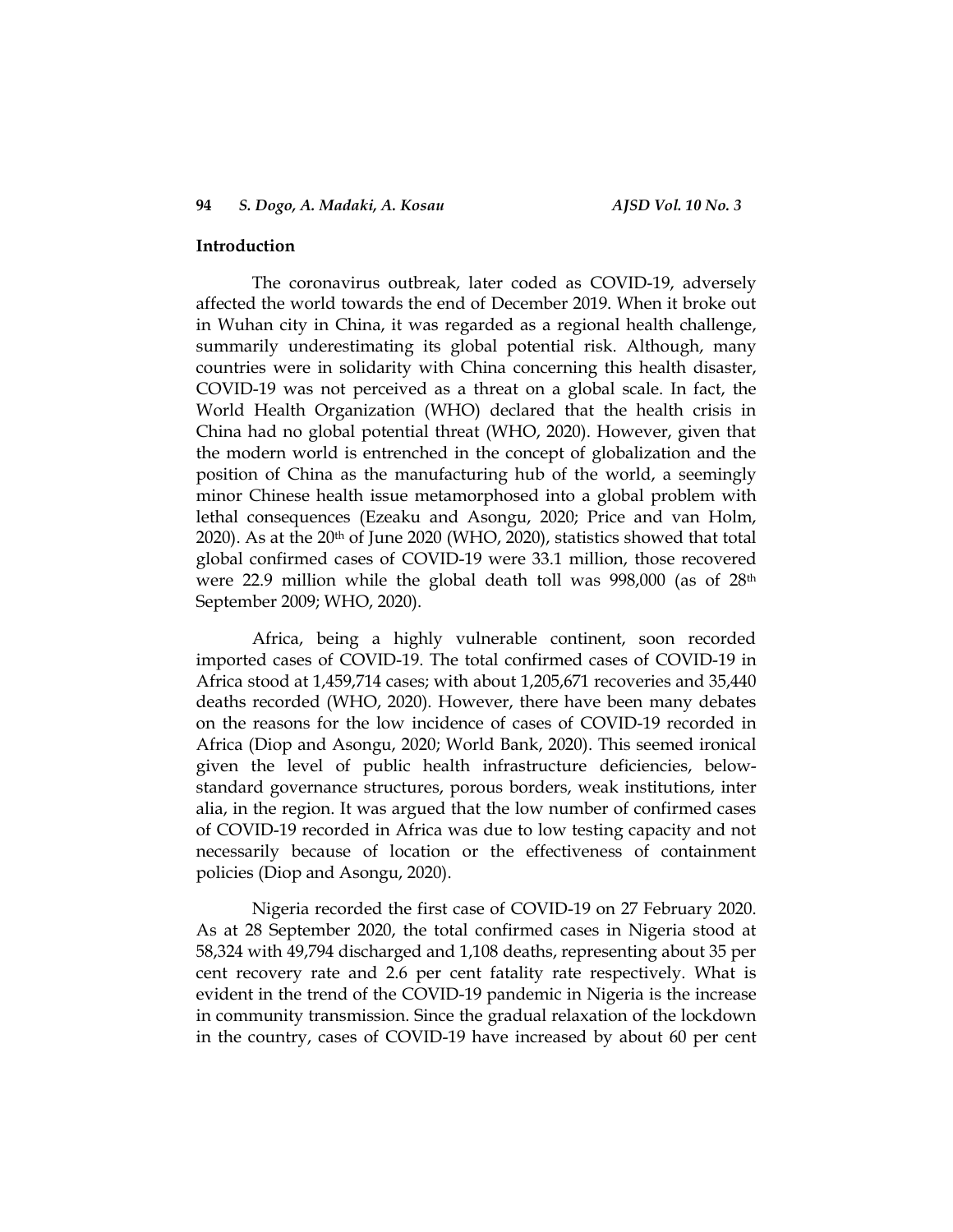and the corresponding deaths recorded have also increased by about 33 per cent; implying that the country had entered a second wave of infection based on community transmission (Diop and Asongu, 2020).

The coronavirus pandemic represents both a public health and an economic crisis. While the public health crisis addresses disease containment measures, treatment, and development of vaccines, the economic crisis is reflected in supply and demand shocks as well as oil price shocks consequent upon disruptions in economic activities caused by the global lockdown. The outbreak of the coronavirus has thus disrupted the conduct of major macroeconomic policies across the globe (KPMG, 2020).

Like many resource-dependent developing countries, Nigeria has been hard hit by the fluctuations in the price of crude oil — which accounts for about 70 per cent of her gross domestic product (GDP) and 65 per cent of total government revenue. The rise in government spending driven by the need to combat the effect of COVID-19 had increased the country's fiscal deficit and her susceptibility to high public debt vulnerabilities (KPMG, 2020).

The informal sector, as defined by the International Labour Organization (ILO 2014), consists of units engaged in the production of goods and services with the primary objective of providing employment and income to the people involved. The ILO (2014) further characterized the informal sector as organized, unregulated, and mostly legal but unregistered. Given that this sector is made up of many unorganized economic activities such as trade, agriculture, construction, manufacturing, transport, and services, businesses in this sector are an important form of production organization and a key provider of employment opportunities and income to the populace. The ILO (1999) estimated that the share of the informal sector in the urban labour force is highest in sub-Saharan Africa and accounts for more than 50% of urban employment in two-thirds of countries surveyed. This is an indication that informal activities in the sector are important in many African countries and possibly in developing countries in general. Ogunde (2019) claims that more than 61% of the world's active population works in the informal sector, with 85.8% of employment in Africa in the informal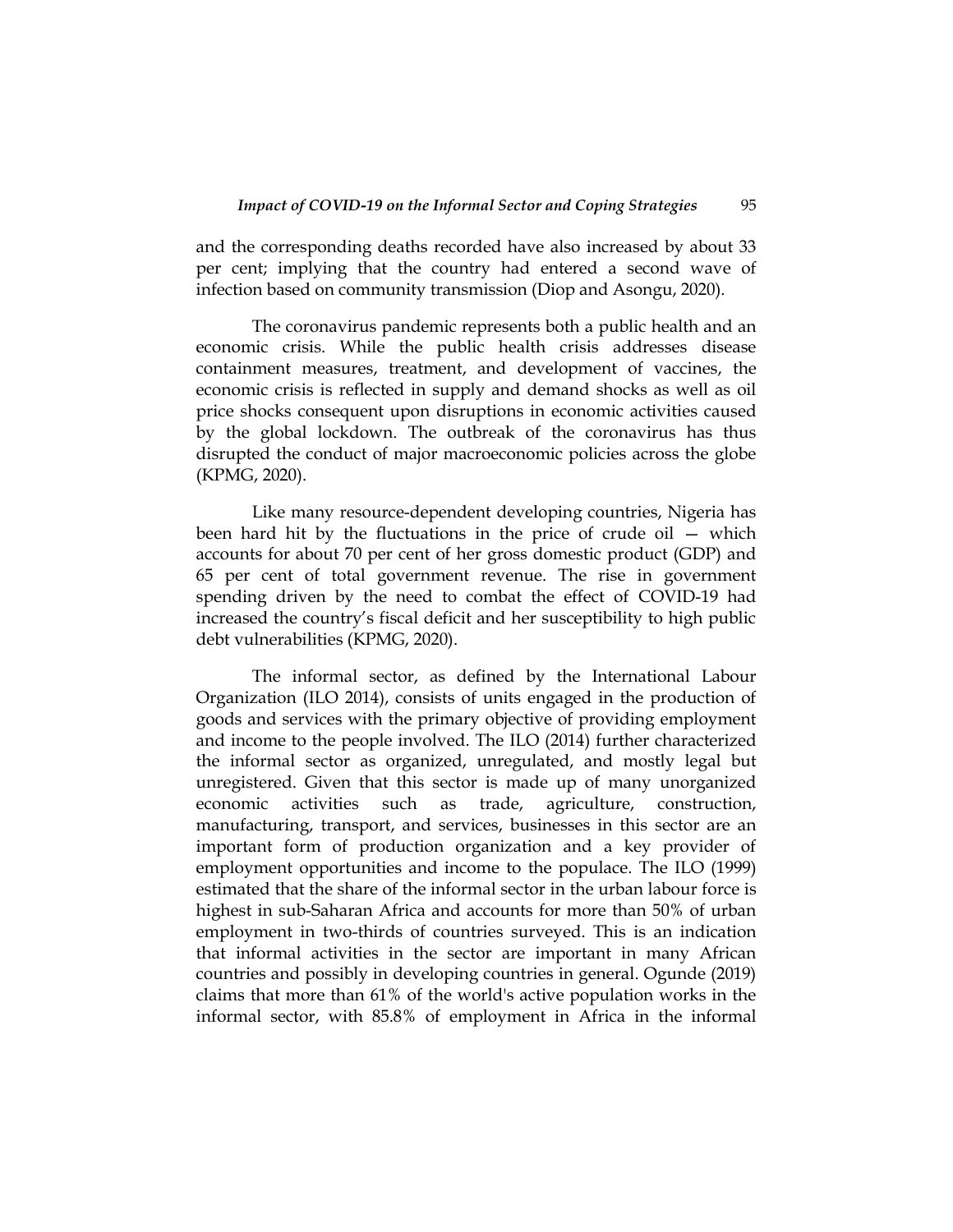sector and more than 65% of the active population in Nigeria belongs to this sector.

In Nigeria in general, the contributions of the informal sector to the development of the economy in terms of job creation, capital savings and mobilization, efficiency, strong links with other sectors, use of local technology training for entrepreneurs cannot be overemphasized. However, since the early 1980s, Nigeria's economic situation has deteriorated seriously (Fasanya & Onakoya, 2012).

The advent of COVID-19 disrupted the interconnectedness of the global economy through global value chains which account for almost half of global trade; sharply falling prices of goods, tax revenues, foreign exchange receipts, foreign financial flows; travel restrictions, reduction of tourism and hotel patronage, frozen labour market, drastic drop in oil prices, etc. In Nigeria, the COVID-19 crisis crippled the activities of both the formal and informal sectors of the economy with ensuing economic consequences.

Many women and men in the informal sector need to earn an income on a daily basis to feed themselves and their families, as most of them cannot rely on income replacement or savings. Not working and staying at home means losing income and their livelihoods. To die from hunger or from the virus is the all-too-real dilemma faced by many informal economy workers. In 2020, over 2 billion workers were earning their livelihoods in the informal sector (Geneva, 2018). In view of this, the study investigates the impact of COVID-19 on the informal sector in Sabon Tasha, Chikun LGA, Kaduna, Nigeria and the various strategies that could be applied to sustain the sector.

### **Materials and Methods**

### **Study area**

Sabon Tasha is in Chikun Local Government Area of Kaduna State, in northern Nigeria. It lies between latitudes 10°26'05" and 10°26'19" North of the equator and longitudes 7°27'54" and 7°27'52" East of the Greenwich meridian showing the square coordinate of the area. The elevation of Sabon Tasha is 611 meters above sea level. Sabon Tasha is within Sabon Tasha District in Chikun Local Government Area of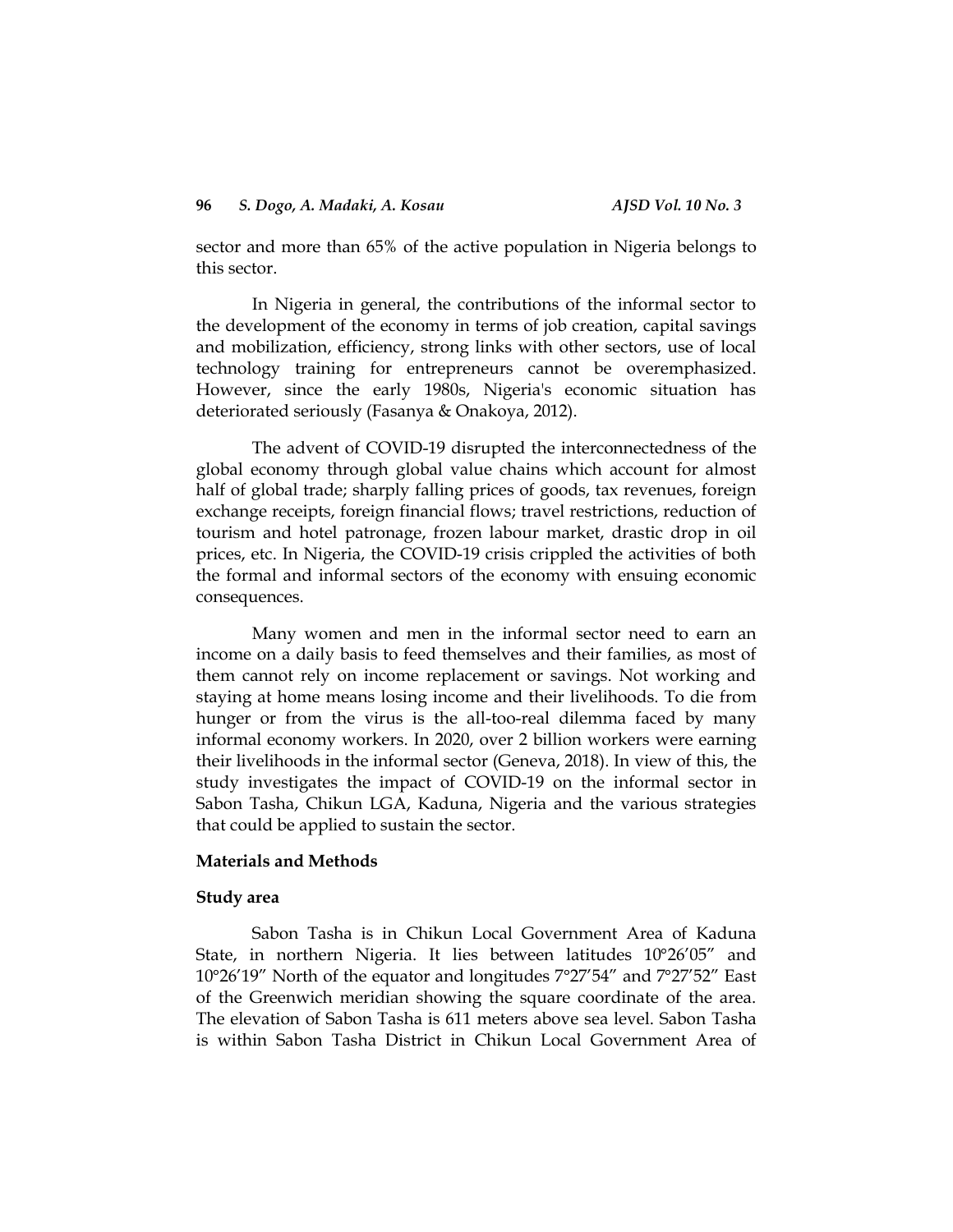Kaduna State. The coordinate of the study area was collected using a conventional survey method; GPS instrument was used to capture the coordinates (longitude and latitude) in the field for subsequent study area map design.



The area experiences average annual rainfall of 164mm while its highest temperature ranges between 27°C and 32°C (90°-105°F) in April, and lowest is between 14°C – 18°C (45°-60°F) in January. The water table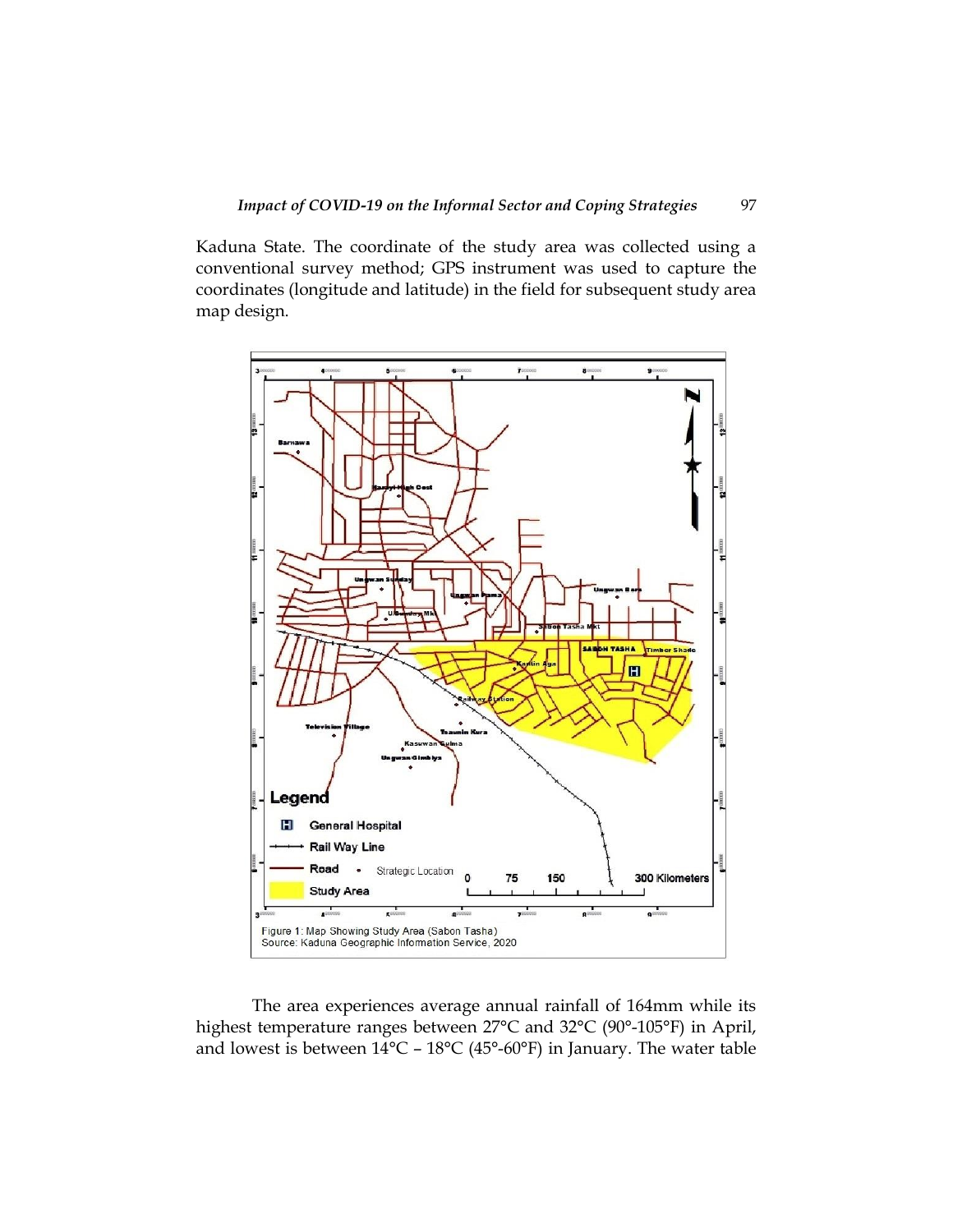is quite high, and wells are sunk to a depth of about 611 meters. The water used for agricultural and domestic activities is sourced from various protected and non-protected wells, boreholes together with seasonal rivers around the vicinity (UNDP, 2012).

According to the Independent National Electoral Commission (INEC, 2018), Sabon Tasha comprises linear and cluster settlements with a population of about 15,082 people. The dwellers of Sabon Tasha engage in formal and informal sector activities, but the majority are in the informal sector. The area is populated by different ethnic groups from the state and other tribes from neighbouring states, but those from southern Kaduna dominate the area. Sabon Tasha is served by a government secondary school in Sabon Tasha; government primary schools built and operated primarily by the local government; a primary health care facility, private schools operated by individuals, and private clinics that provide basic preventive and curative services to the people of the area (Communication with Chief of Sabon Tasha, 2020).

Economically, Sabon Tasha is a town with the majority of its populace in the informal economy in occupations such as manufacturing, trading, hair dressing, service delivery, transportation etc., and civil servants from the formal economy. The major markets in the area include the major Sabon Tasha Market, Kantin Aga market, Kasuwan Gulma in Ungwan Gimbiya, Ungwan Sunday Market, and Timber Shade. The railway station in the area is also of economic importance as it makes it easier for farmers and traders from neighbouring villages and towns to convey their agricultural products and other goods down to Sabon Tasha to sell (Kaduna State Ministry of Economic Planning (KADSMEP), 2004).

# **Procedure for Data Collection**

A cross sectional research design was adopted for the study. It involved the selection of a sample to represent the target population of households and business sites in the study area. A hundred (100) respondents were selected through the simple random sampling technique out of the 15,082 (INEC, 2018) population that makes up Sabon Tasha.

A wide range of collected primary data required for the study included the demographic characteristics of respondents; the impact of COVID-19 on the informal sector; and various strategies that could be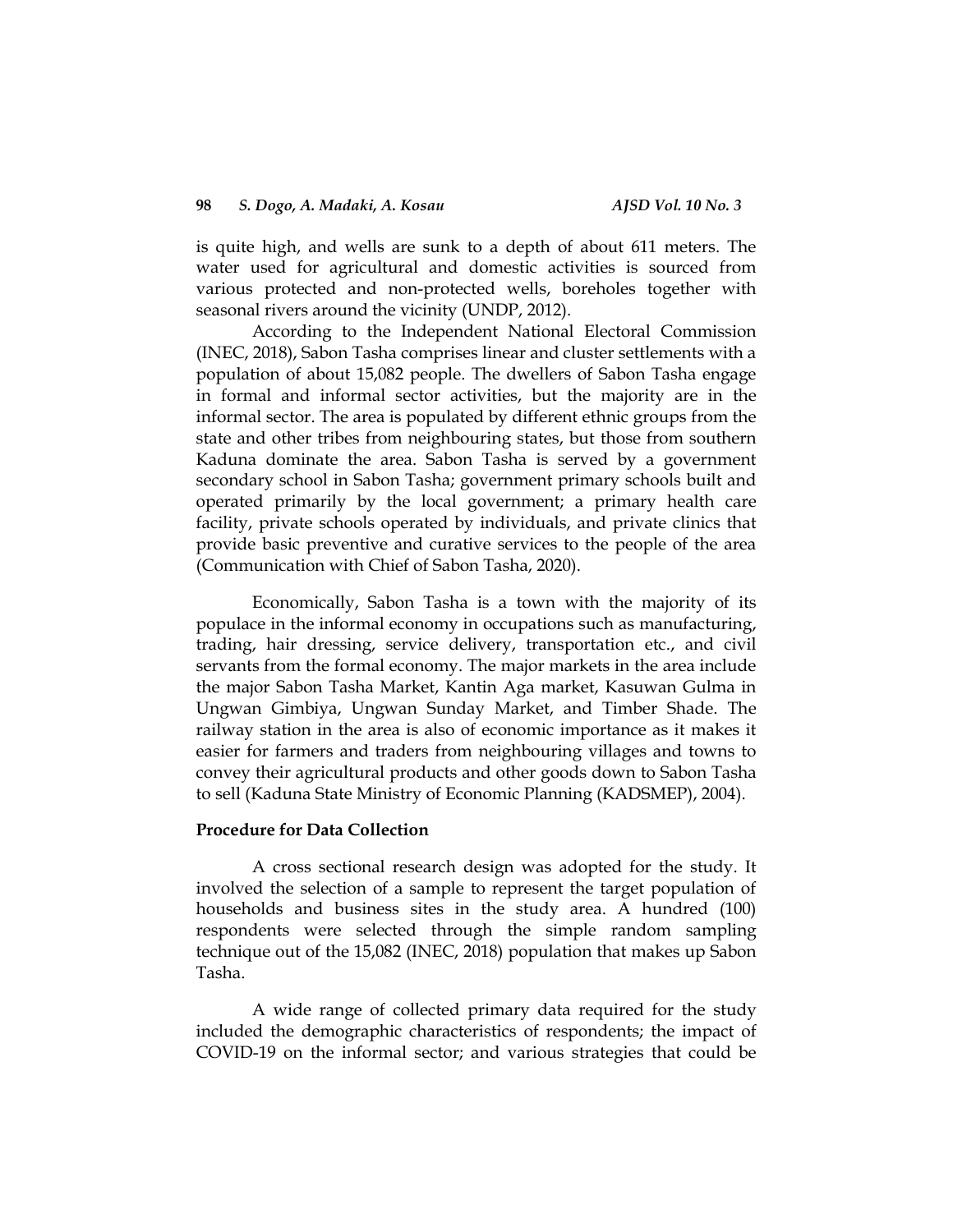applied to sustain the formal sector. The responses were sought for through a series of questions with a number of options provided for the respondents to tick the appropriately the ones that apply to them, but they were allowed to freely make comments. The sources of the other information for the study were: the Independent National Electoral Commission (INEC, 2018) for the population of the study area; Kaduna Geographic Information Service for the published map of Sabon Tasha; while relevant literature were obtained from textbooks, articles in academic journals and through internet searches.

A semi-structured questionnaire, which served as the main instrument, was constructed for the data collection exercise from the field. In order to test the validity of the instrument, a pilot study was conducted in the study area. This was done to detect ambiguous questions and difficult expressions and amend them before the real field exercise.

In determining the sample size of the study area, Yamane's (1964) formula was used. The formula is given as follows:

$$
n = \frac{N}{1 + N\left(e\right)^2}
$$

where:

n = sample size N = population 1 = constant (e)  $2 = \text{margin error}$ 

*Note*: This study allowed ten (10) per cent margin of error in calculating the optimal sample size (i.e. 0.1). Noting that the population size (N) in this case was 15,082, the estimated sample size was calculated as:

$$
n = \frac{15082}{1 + 15082(0.1)^2}
$$

$$
n = \frac{15082}{15083(0.01)}
$$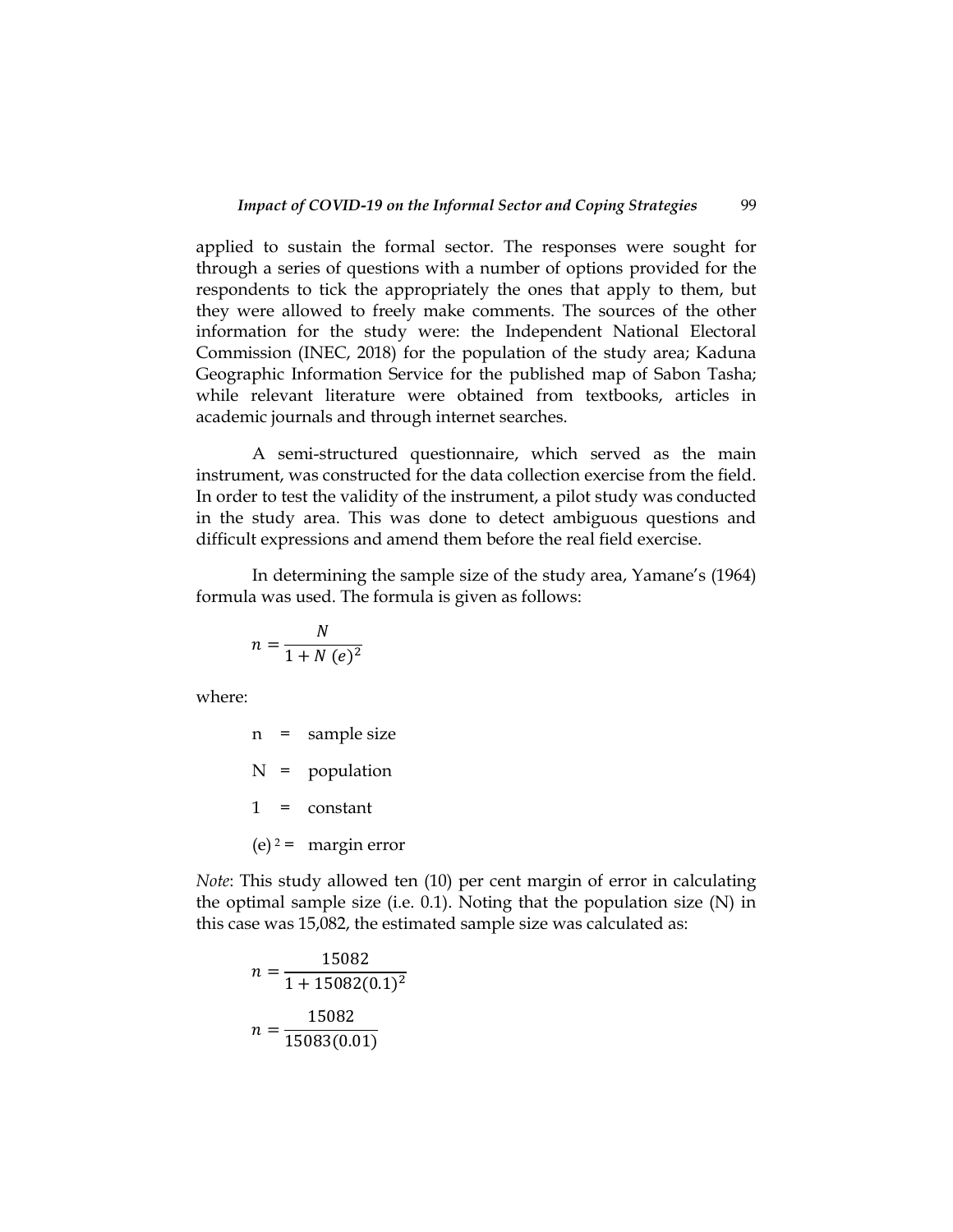$\boldsymbol{n}$  $\mathbf{1}$  $\mathbf{1}$  $n = 99.993$ 

Approximate sample size then became:

 $n = 100$ 

The total number of questionnaires administered was 100 for the purpose of this study. A hundred copies of the questionnaire were distributed to selected respondents from the study area using the simple random sampling technique; ninety-seven copies of the questionnaires were dully filled and returned for analysis.

The descriptive statistical technique in the form of frequency counts and percentages were used to analyse and present the demographic characteristics, nature of informal businesses in the area and coping strategies used in sustaining the informal sector. Arithmetic mean score using a 4-point Likert scale and a descriptive statistical technique were used to analyse and present the impact of COVID-19 on the informal sector. Inferential statistical technique in the form of oneway analysis of variance (ANOVA) was used to test the hypothesis in the study. Literature reviews were obtained from secondary sources, particularly textbooks, articles in learned journals, and internet searches.

### **Results of the Study**

### **Demographic characteristics of respondents**

The profile of the respondents are presented in Table 1. The results show that the majority (73.2%) of the respondents were male. Most (57.7%) of the respondents were married, followed by 36.1% who were single, and 6.2% who were widows. The results on educational qualification show that a large proportion of the respondents had at least secondary education — 39% attained tertiary level of education, 25% had secondary level of education; while the rest had either primary level of education (20%) or no formal education at all (16%).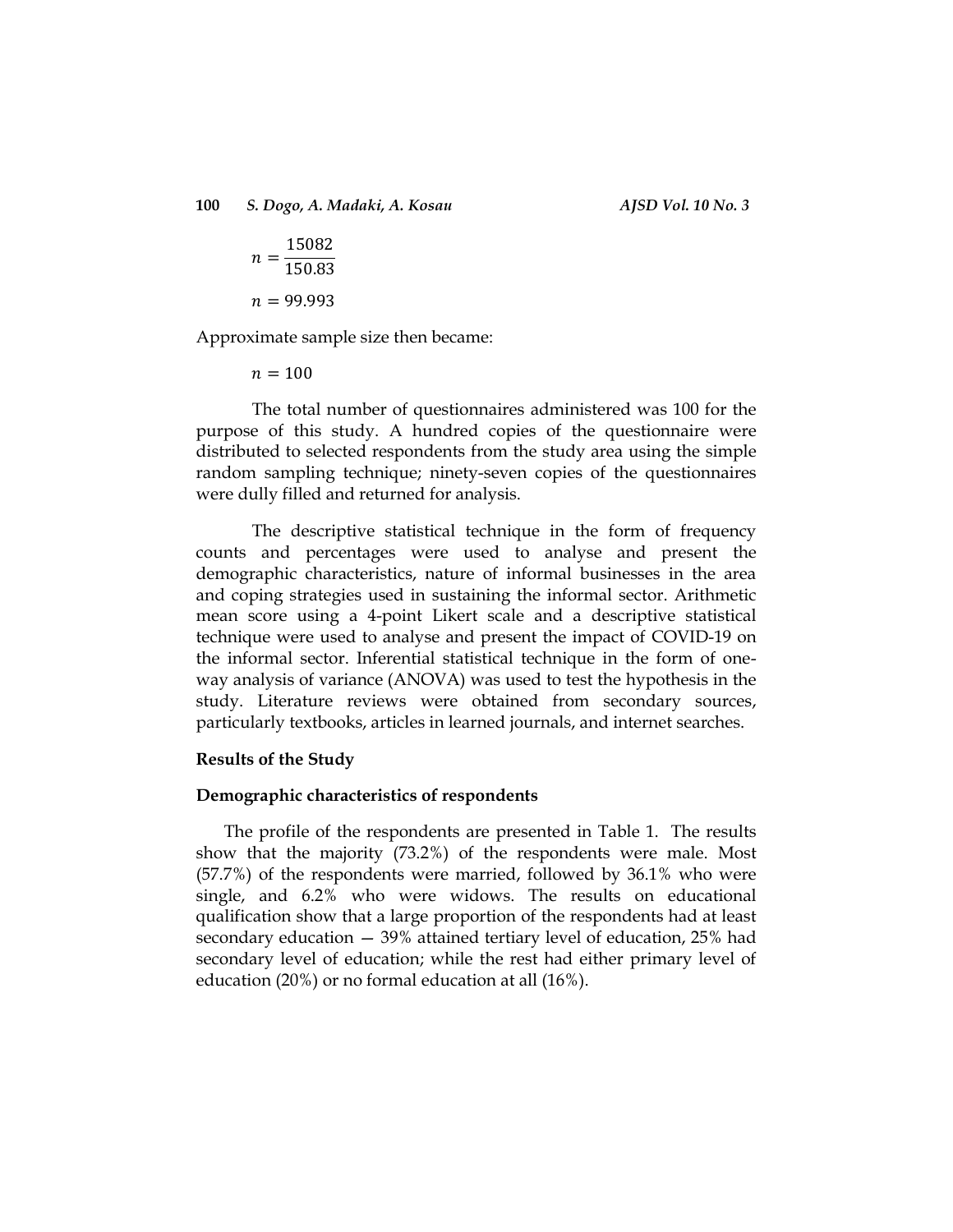| Variable                                | Frequency      | Percentage (%) |
|-----------------------------------------|----------------|----------------|
| <b>Sex</b>                              |                |                |
| Male                                    | 71             | 73.2           |
| Female                                  | 26             | 26.8           |
| <b>Marital Status</b>                   |                |                |
| Single                                  | 35             | 36.1           |
| Married                                 | 56             | 57.7           |
| Widow                                   | 6              | 6.2            |
| <b>Educational Qualification</b>        |                |                |
| No Formal Education                     | 16             | 16             |
| Primary                                 | 20             | 20             |
| Secondary                               | 25             | 25             |
| Tertiary                                | 39             | 39             |
| <b>Household Size</b>                   |                |                |
| $1 - 3$                                 | 25             | 25.8           |
| $4 - 6$                                 | 52             | 53.6           |
| $7 - 9$                                 | 14             | 14.4           |
| 10 and above                            | 6              | 6.2            |
| Nature of Informal Business in the Area |                |                |
| Petty road trading                      | 18             | 18.56          |
| Barbing salon                           | 11             | 11.34          |
| Shop owner (provisions,                 |                |                |
| appliances, and clothes)                | 14             | 14.43          |
| Food vendor                             | $\overline{4}$ | 4.12           |
| <b>Business centre</b>                  | $\overline{7}$ | 7.22           |
| Tailoring                               | 15             | 15.46          |
| Mechanic workshop                       | 6              | 6.19           |
| Transporting services                   | 3              | 3.09           |
| Private school owner                    | 17             | 17.53          |
| Others                                  | $\overline{2}$ | 2.06           |
| <b>Years in Business</b>                |                |                |
| < 5 years                               | 29             | 29.9           |
| 6-10 years                              | 56             | 57.7           |
| 11 years and above                      | 12             | 12.4           |

**Table 1: Demographic characteristics of respondents** 

*Source:* Field survey, 2020.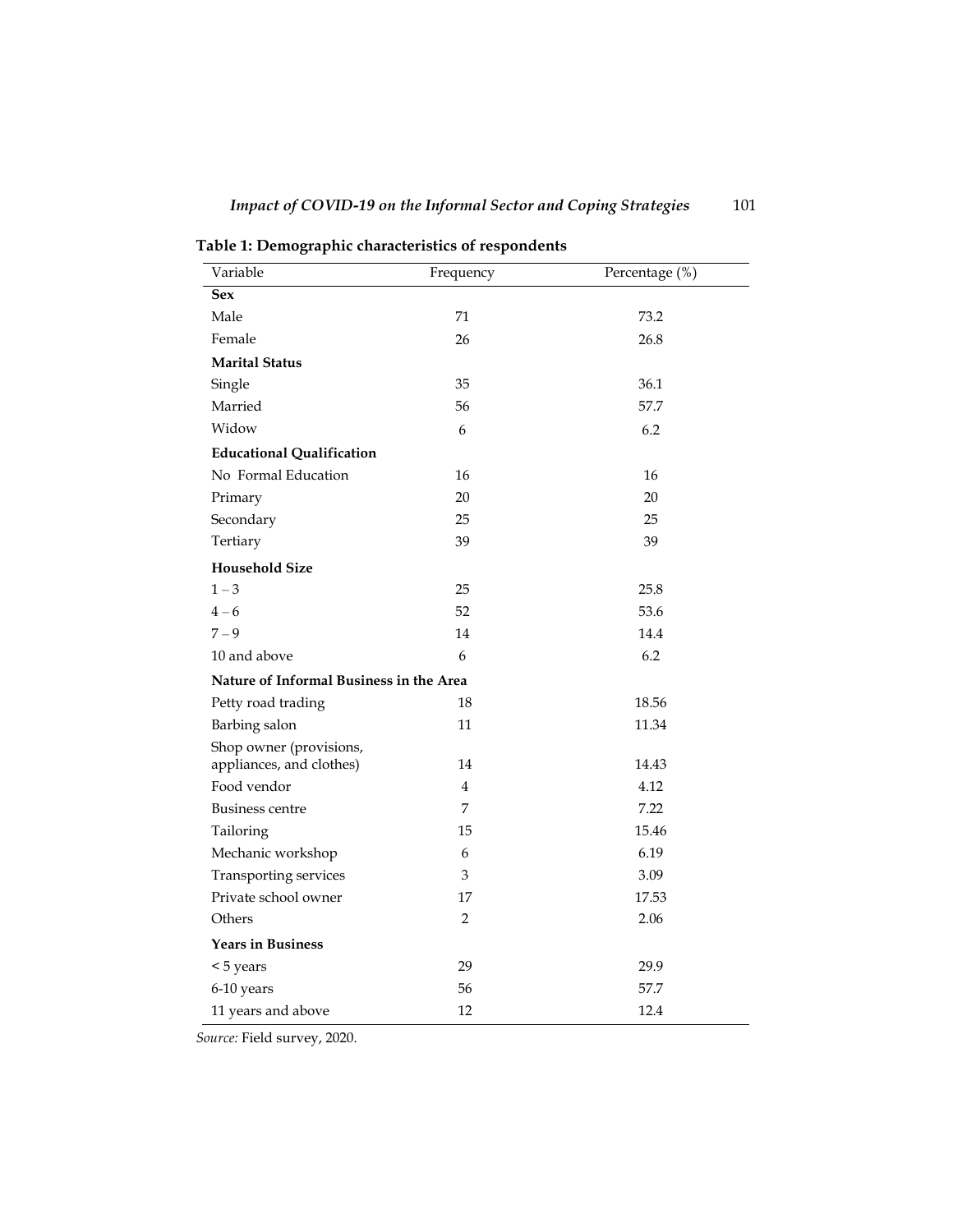The most common household size among the respondents was 4– 6 people (53.  $6\%$ ), followed by respondents with households of  $1-3$ people (25.8%), then those with households of 7‒9 people (14.4%). The least common household size among the respondents was 10 people and above (6.2%).

The table shows that the highest number of the respondents were petty roadside traders (18.56%), followed by private schools owners (17.53%), tailors (15.46%), and shop owners selling provisions, appliances, and clothes (14.43%). Also 11.34% of the respondents were barbing salon owners, 7.22% of the respondents were business centre owners, 6.19% of the respondents were mechanic shop owners, and 4.12% of the respondents were food vendors. Furthermore, only a few respondents were into transporting services (3.09%), and other types of informal businesses (2.06%) in the area.

The majority of the respondents had been in business for 6-10 years (57.7%). Others had less than 5 years experience (29.9%), while a few (12.4%) had been in business for 11 years and above.

The results of the arithmetic mean analysis of the impact of COVID-19 on the informal sector and the descriptive analysis of coping strategies to sustain the informal sector in Sabon Tasha, Chikun LGA of Kaduna State are presented in Tables 2 and 3 respectively. The research instrument used was a 4-point Likert scale as follows: Strongly agree (SA) = 1, Agree  $(A) = 2$ , Disagree  $(D) = 3$ , Strongly disagree = 4. The decision rule states that the grand mean of 2.5 and above is agreed and below 2.5 is disagreed based on the 4-point Likert scale mean score.

Therefore, Table 2 with a total grand mean of 3.07 is agreed and this implies that COVID-19 has had great impact on the informal sector in the study area as business owners were trying to revive their businesses that had suffered from the hits and shock of the COVID-19 lockdown; the lockdown has caused hardship to most households by affecting their level of income and expenditure negatively.

Table 3 shows that a majority of the respondents admitted to the need for governments around the world to take necessary actions that would boost crumbling economies and bring relief to citizens and businesses that have been more affected by the COVID-19 pandemic.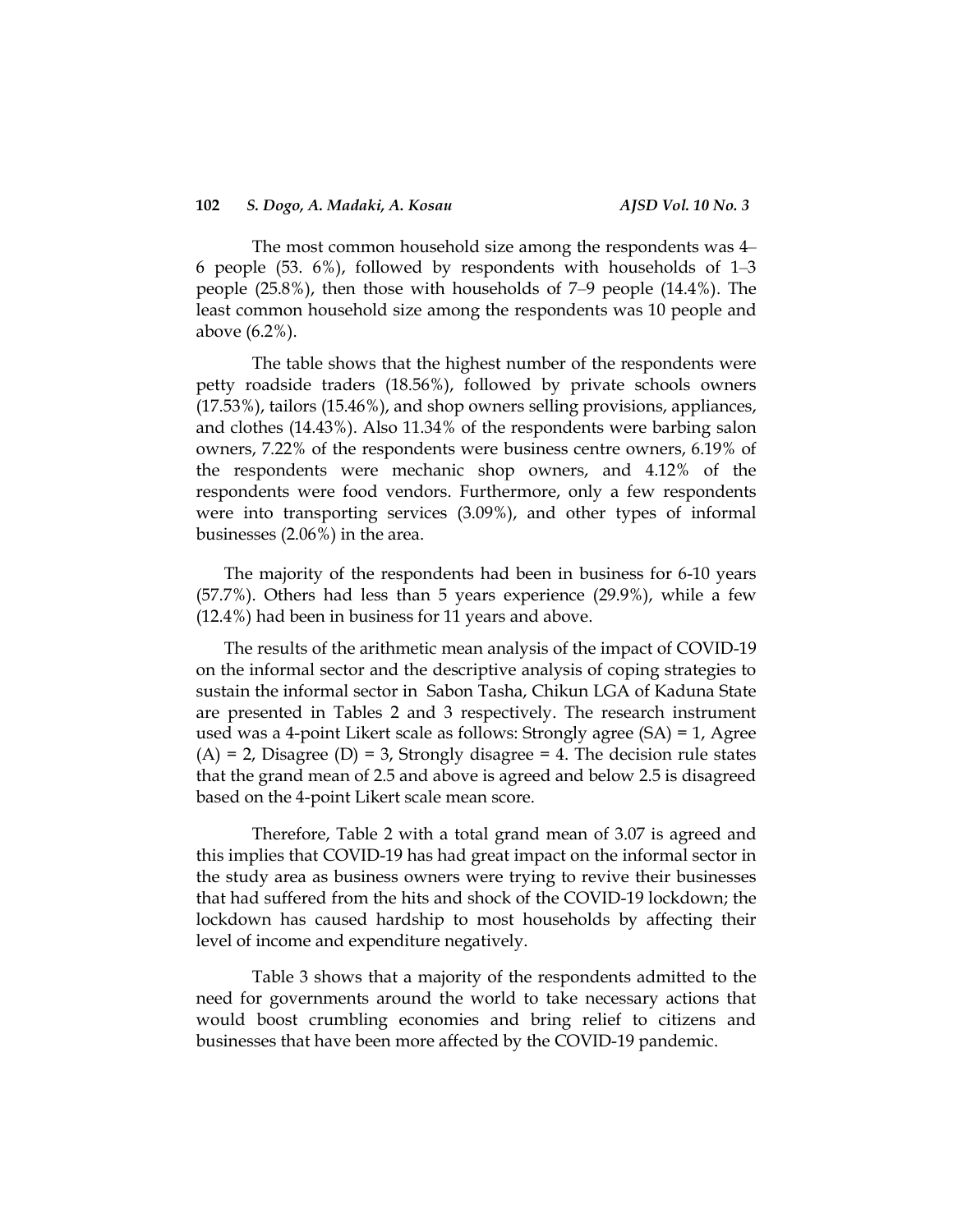| <b>SNVariables</b> |                                                                                                                                                                                                                                                  | <b>SA</b> | A  | D  | <b>SD</b>      | <b>Mean score</b> | Remark |
|--------------------|--------------------------------------------------------------------------------------------------------------------------------------------------------------------------------------------------------------------------------------------------|-----------|----|----|----------------|-------------------|--------|
| 1                  | Restrictions on movement during COVID 19 lockdown not only 42<br>reduced the consumption of non-basic products in general, but<br>also affected the ability of informal businesses to generate income,<br>thus reducing their consumer spending. |           | 31 | 16 | 8              | 3.1               | Agreed |
| $\mathbf{2}$       | The restrictions on movement during COVID 19 have rendered 56<br>many people informal businesses owners jobless, as all economic<br>activities have slowed down.                                                                                 |           | 27 | 9  | 5              | 3.4               | Agreed |
| 3                  | Small enterprises having difficulties adapting to virtual means of 58<br>doing business during COVID 19 lockdown, battled some period<br>of hardship as daily earning were lacking.                                                              |           | 24 | 11 | 4              | 3.4               | Agreed |
| $\overline{4}$     | People experience unemployment during COVID 19 period and 53<br>some will be affected still, most especially those working with<br>private sector such as private schools.                                                                       |           | 35 | 7  | $\overline{2}$ | 3.4               | Agreed |
| 5                  | Paying bills like house bills, food and children school will be 67<br>almost impossible for some parent to cater for because of how<br>COVID 19 pandemic hit their business.                                                                     |           | 21 | 5  | 4              | 3.6               | Agreed |
| 6                  | Movement restrictions together with lockdown measures have 59<br>decreased trade (import, export, and inter-state trade) and caused<br>business closures, leading to higher prices for goods and services<br>in your area                        |           | 21 | 13 | 4              | 3.4               | Agreed |
| 7                  | Loss of source of income and increased levels of food insecurity 50<br>push poor households and individuals to resort to negative coping                                                                                                         |           | 39 | 6  | 2              | 3.4               | Agreed |

# **Table 2: Arithmetic mean analysis of impact of COVID- 19 on the Informal Sector**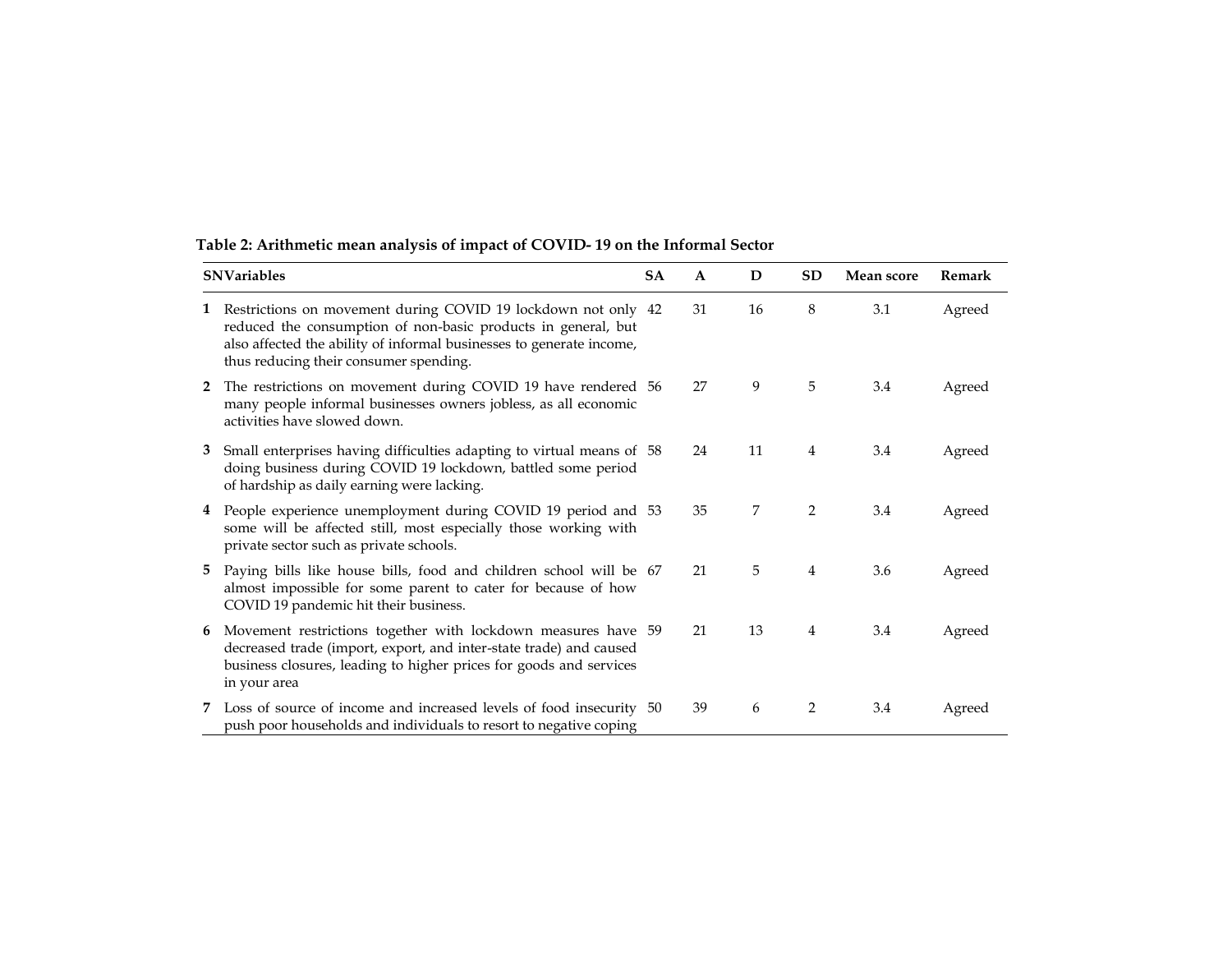| <b>SA</b> | A                                                                                                                                                                                                                                                                                                                                                                                                                                                                           |    | SD.<br>D<br>Mean score | Remark |           |
|-----------|-----------------------------------------------------------------------------------------------------------------------------------------------------------------------------------------------------------------------------------------------------------------------------------------------------------------------------------------------------------------------------------------------------------------------------------------------------------------------------|----|------------------------|--------|-----------|
|           |                                                                                                                                                                                                                                                                                                                                                                                                                                                                             |    |                        |        |           |
|           | 32                                                                                                                                                                                                                                                                                                                                                                                                                                                                          | 12 | 8                      | 3.2    | Agreed    |
|           | $\theta$                                                                                                                                                                                                                                                                                                                                                                                                                                                                    | 91 | 6                      | 1.9    | Disagreed |
|           | 2                                                                                                                                                                                                                                                                                                                                                                                                                                                                           | 67 | 24                     | 1.9    | Disagreed |
|           |                                                                                                                                                                                                                                                                                                                                                                                                                                                                             |    |                        | 30.7   |           |
|           |                                                                                                                                                                                                                                                                                                                                                                                                                                                                             |    |                        | 3.07   | Agreed    |
|           | This pandemic causes loss of my prominent customers who 45<br>9 I benefited from the Central Bank of Nigeria 50 billion Nigerian 0<br>naira (130 million US dollars) credit facility geared towards<br>households, and micro, small and medium-sized enterprises<br>10 A conditional cash transfer of #20,000 Nigerian naira (52 US 4<br>dollars) per month (for up to four months) to the most vulnerable<br>households registered in National Social Register of Poor and |    |                        |        |           |

*Source*: Field survey, 2020.

*Note*: Grand mean = 3.07

4-point Likert scales mean score is calculated as thus:

4-point Likert mean scale score  $=$   $\frac{1}{2}$  $\frac{+3+4}{4} = \frac{1}{4}$  $\frac{10}{4}$  =

*Decision rule*: stated that the grand mean of 2.5 and above is agreed and below 2.5 is disagreed based on the 4-point Likert scale mean score as shown in the calculation above.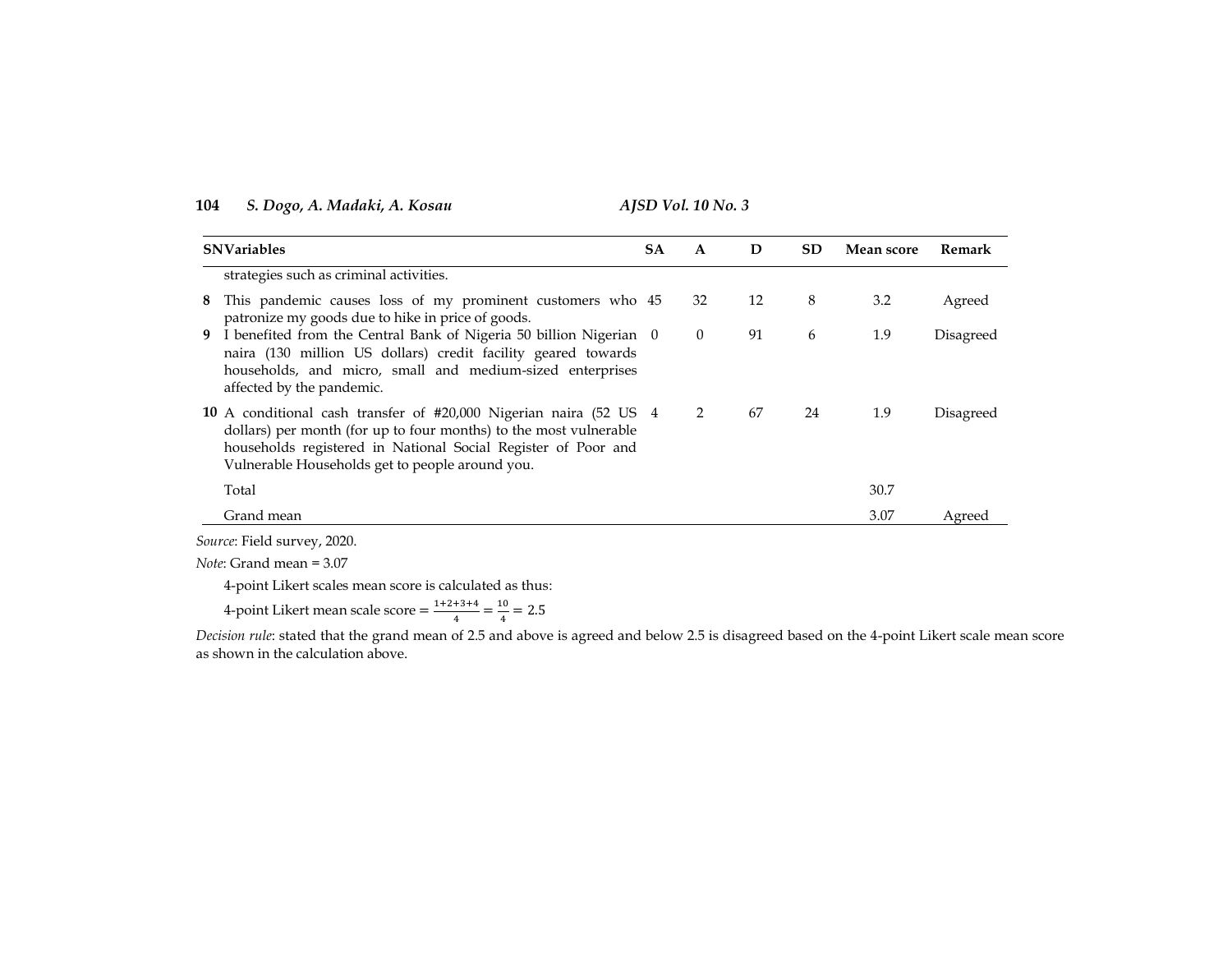| Impact of COVID-19 on the Informal Sector and Coping Strategies | 105 |
|-----------------------------------------------------------------|-----|
|                                                                 |     |

**Table 3: Descriptive Analysis of Coping Strategies to Sustain the Informal Sector** 

| S/N          | Variable                                                                                                                                                                                                                                                                                                                                                                                                                                                                           | SA(%)    | $A(^{0}/_{0})$ | $D($ %) | SD(%)  | Total/ $F($ %) |
|--------------|------------------------------------------------------------------------------------------------------------------------------------------------------------------------------------------------------------------------------------------------------------------------------------------------------------------------------------------------------------------------------------------------------------------------------------------------------------------------------------|----------|----------------|---------|--------|----------------|
| $\mathbf{1}$ | Governments around the world need take action to boost their<br>crippling economies and bring some relief to citizens and<br>businesses more affected by the pandemic.                                                                                                                                                                                                                                                                                                             | 84(86.6) | 13(13.4)       | 0(0)    | 0(0)   | 97(100)        |
| 2            | The Central Bank of Nigeria (CBN) need to provide more fiscal<br>stimulus package that includes a credit facility just like the #50<br>billion naira (\$138.89 million) for households and small and<br>medium-size The Central Bank of Nigeria (CBN) need to provide<br>more fiscal stimulus package that includes a credit facility just like<br>the #50 billion naira (\$138.89 million) for households and small<br>and medium-sized businesses most affected by the pandemic. | 92(94.8) | 5(5.2)         | 0(0)    | 0(0)   | 97(100)        |
| 3            | Implementing social protection programs to support employees,<br>especially those in the informal sector need to be taking seriously.                                                                                                                                                                                                                                                                                                                                              | 23(24)   | 74(76)         | 0(0)    | 0(0)   | 97(100)        |
| 4            | The federal government's #50 billion naira fiscal stimulus package<br>can be effectively controlled through the use of social capital<br>mechanisms. This is mainly due to the fact that a large percentage<br>of people in the informal sector do not have a bank account or<br>means of identification, so the use of the bank verification number<br>(BVN) can considerably limit the access to many people in the<br>package.                                                  | 65(67.0) | 24(24.7)       | 5(5.2)  | 3(3.1) | 97(100)        |
| 5            | The Federal Inland Revenue Service (FIRS) as well as the State<br>Inland Revenue Service (SIRS) will have to waive personal and<br>corporate income tax for people in the informal sector in the<br>second and third quarters of 2020, as the shock has affected the<br>income and profits of households and small businesses, as this<br>will allow the sector to recover from the sharp drop in demand.                                                                          | 79(81.4) | 18(18.6)       | 0(0)    | 0(0)   | 97(100)        |

*Source:* Field survey, 2020.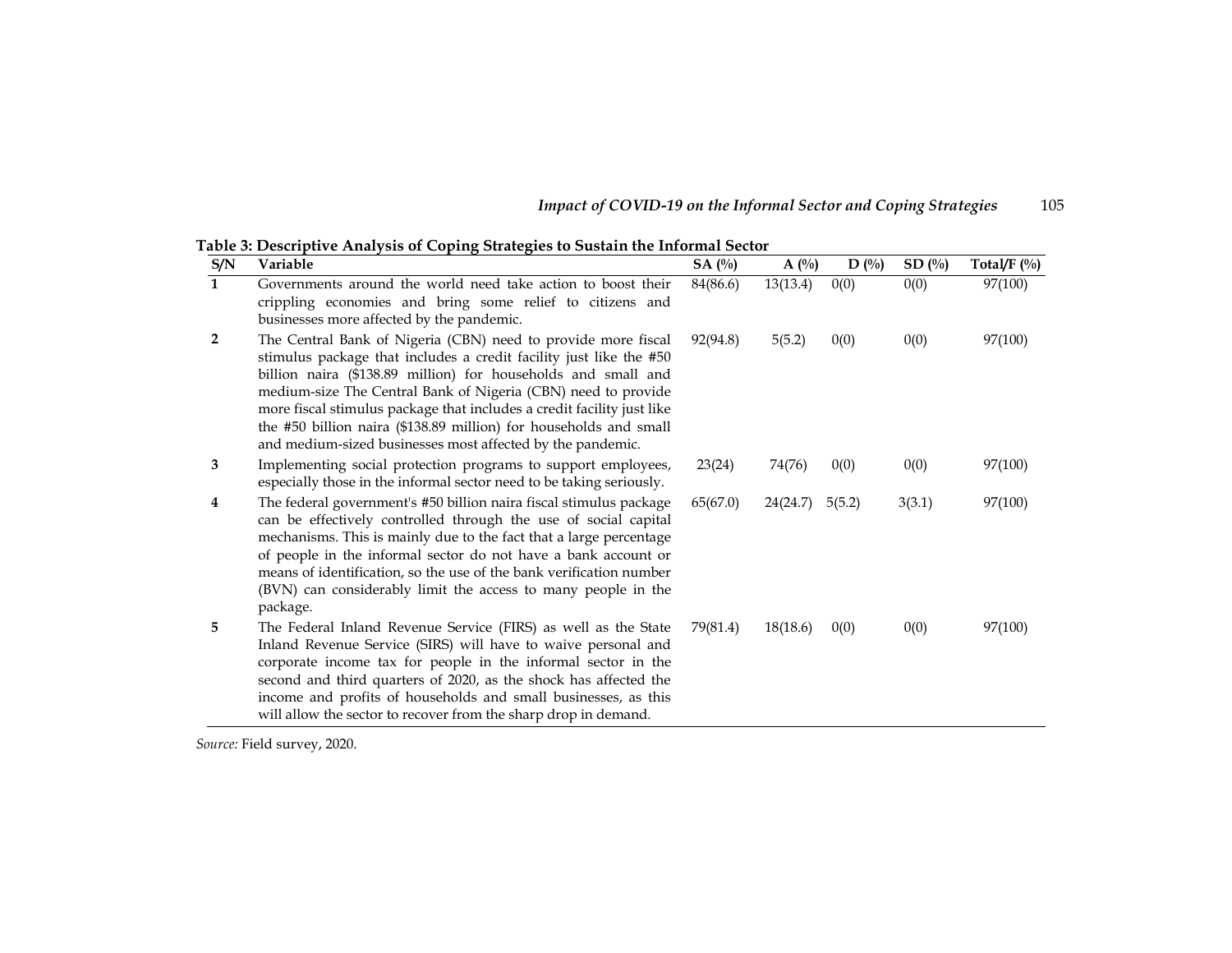Table 3 also reveals that the majority of the respondents admitted that the strategy whereby the Central Bank of Nigeria (CBN) provides fiscal stimulus packages that include credit facilities, like the N50 billion naira (\$138.89 million) stimulus package for households and small and medium-sized businesses most affected by the pandemic. Most of the respondents also agreed such stimulus packages can be effectively controlled using social capital mechanisms. This is mainly because a large percentage of people in the informal sector do not have bank accounts or means of identification, so the use of the Bank Verification Number (BVN) considerably limits many from accessing the package.

Table 3 also shows that the majority of respondents admitted that the strategy that implements social protection programmes to support employees, especially those in the informal sector needs to be taken seriously.

Finally, the table shows that many of the respondents admitted to the suggestion that the Federal Inland Revenue Service (FIRS) and the State Inland Revenue Service (SIRS) should waive personal and corporate income taxes for people in the informal sector in the second and third quarters of 2020 because the shock of the COVID-19 lockdown has affected the income and profits of households and small businesses. This waiver will allow the sector to recover from the reduced income due to the sharp drop in demand for products and services from the informal sector.

### **Hypothesis**

There is no significant impact of COVID-19 on the informal sector in Sabon Tasha, Chikun LGA, Kaduna, Nigeria.

**Table 4: One way analysis of impact of COVID-19 on the informal sector** 

|                | Sum of Squares | df | Mean Square |         | Sig. |
|----------------|----------------|----|-------------|---------|------|
| Between Groups | 41.786         | 3  | 13.929      | 226.514 | .000 |
| Within Groups  | 5.719          | 93 | .061        |         |      |
| Total          | 47.505         | 96 |             |         |      |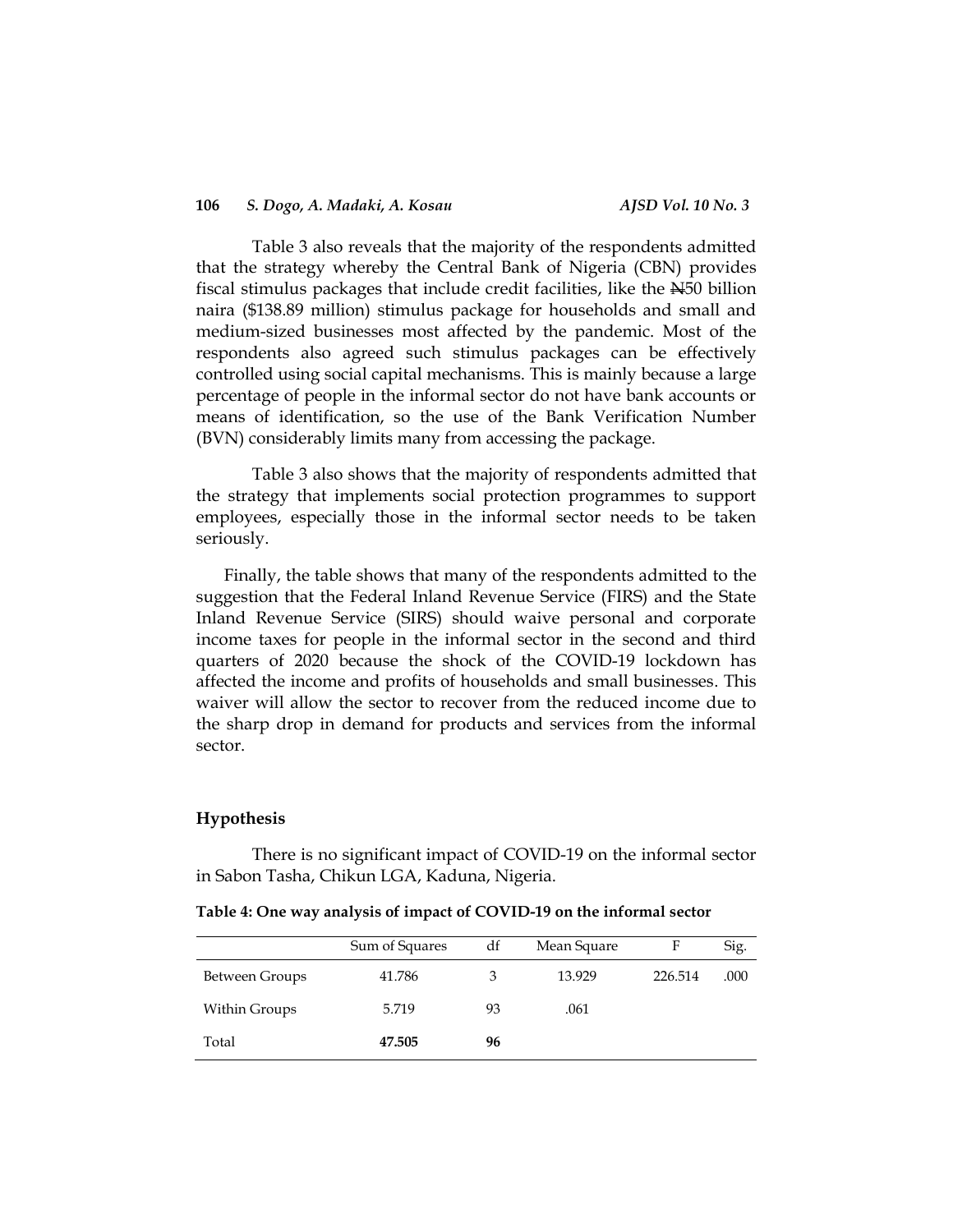Table 4 shows the computed F-value of 226.514 and a P-value of 0.000. Testing the hypothesis at an alpha level of 0.05, the p-value of 0.000 was less than the alpha level 0.05. Therefore, the null hypothesis was thereby rejected. This implies that there was a significant impact of COVID-19 on the informal sector in Sabon Tasha, Chikun LGA, Kaduna State, Nigeria, which affected respondents' income and expenditure levels.

### **Discussion of Findings**

Findings from this study show that the majority of the respondents engaged in informal businesses were married, with the male gender forming the highest percentage with about 73.2% as shown in Table 1.

Many of the respondents in the study area were educated and had good knowledge of the COVID-19 pandemic and its effects, not only globally and nationally, but also on them as individuals. This is because most of the respondents (53.6%) had household sizes of 4-6 members, which means that their family responsibilities were made harder by the effect of the COVID-19 pandemic.

The results also show that most of the respondents (57.7%) have been managing their businesses for between 6-10 years (see Table 1).

This research indicates that the restriction on movement during the COVID-19 lockdown rendered many informal business owners jobless, because all economic activities either shut down completely or operated minimally. This finding is similar to that of Onyekwena  $\&$ Ekeruche (2020) who found that the restriction on movement rendered many people jobless because many informal businesses slowed down.

Based on the result obtained from Table 1, the nature and types of informal businesses observed in the study area were petty roadside trading, barbing salons, shop (provisions, appliances, and clothes/wears), food vending, business service centres, tailoring, mechanic workshops, transportation services, private schools, and chemist shops among others. This finding is in consonance with that of Fapohunda (1991) who found that the informal sector is a heterogeneous mix that spans a wide range of economic activities.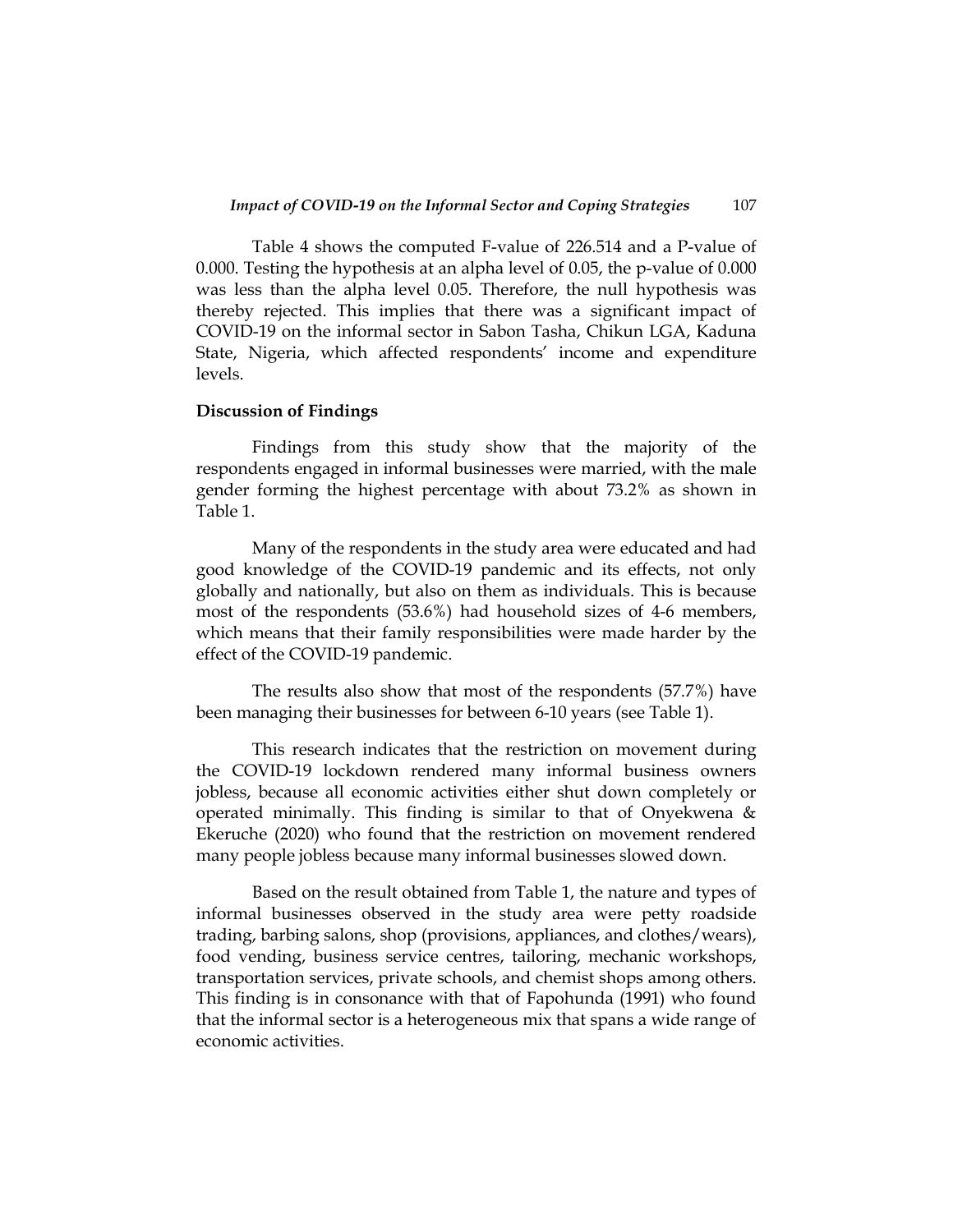The results in Table 2 reveal that the COVID-19 pandemic had great impact on the informal sector such that it resulted in unbearable hardship for households, most especially homes that had depended on these informal businesses for their income and expenditure needs.

The table also revealed that there was loss of sources of income and increased levels of food insecurity which pushed poor households and individuals to resort to negative coping strategies such as criminal activities. This finding agrees with that of ACAPS (2020) who found that poor households were engaged in negative survival coping strategies due to loss of sources of income resulting from the COVID-19 lockdown.

In addition, people experienced increased unemployment during the COVID-19 lockdown and some are still affected, most especially those working in the private sector, like private schools. This finding agrees with that of Onyekwena & Ekeruche (2020) who found that many people experienced unemployment, especially those whose livelihood were based on daily income.

From the one way analysis of the impact of COVID-19 on the informal sector, results show significant impact of COVID-19 on the informal sector in Sabon Tasha, Chikun LGA, Kaduna, Nigeria as shown in Table 4.

### **Conclusion and Recommendations**

It can be concluded from the study that the COVID-19 pandemic has had a great impact on the informal sector resulting in unbearable hardship for households, most especially homes that were dependent on informal businesses for their source of income and expenditure. The study also concluded that the COVID-19 pandemic not only caused loss of sources of income to households depending on informal sector businesses, but also increased the level of food insecurity. Poor households and individuals had to resort to negative coping strategies, including criminal activities, to enable them survive hardship.

Finally, it was conclusively established from the study that people experienced loss of employment during the COVID-19 lockdown period because their employers could not pay salaries due to lack of income.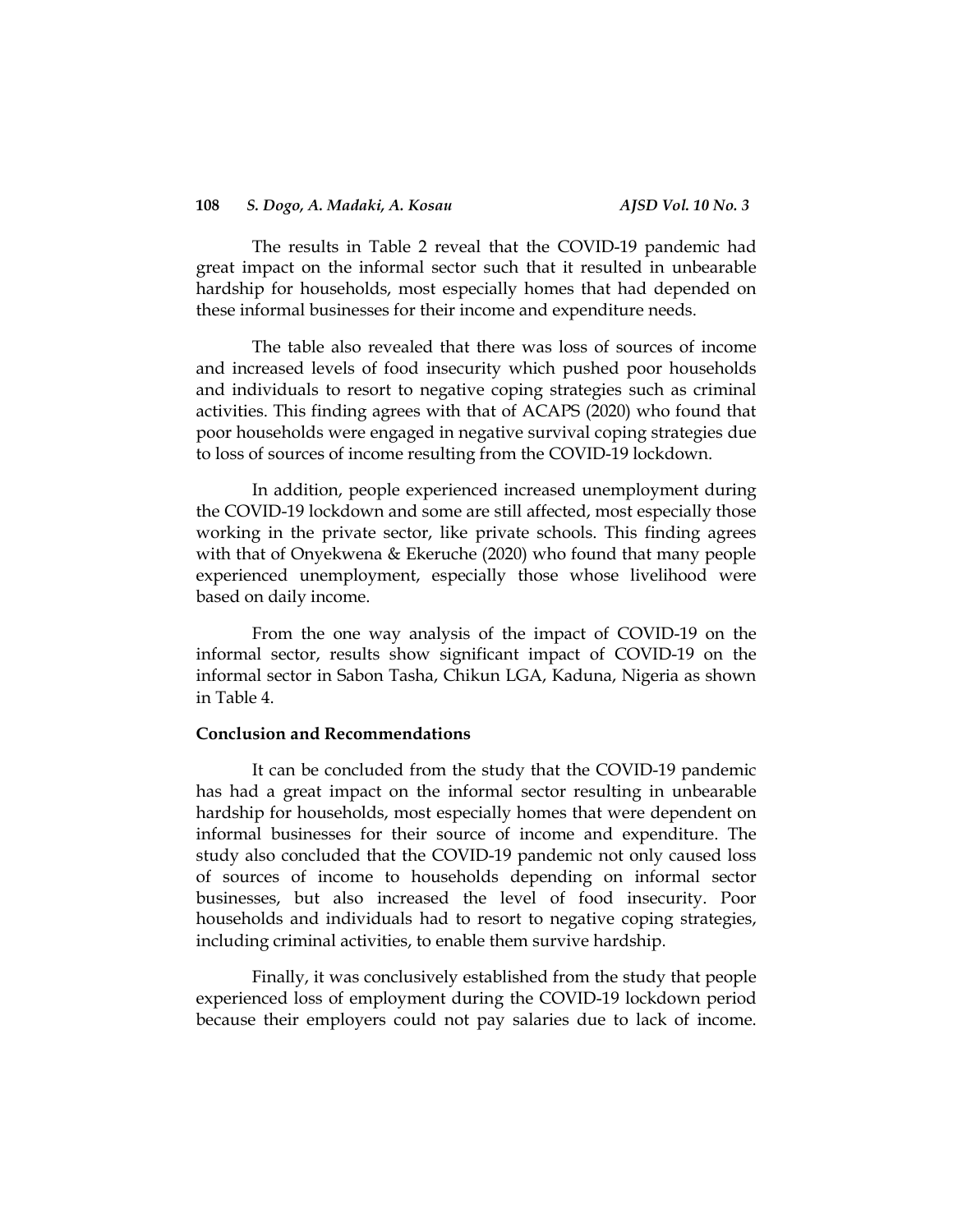Some employees, especially those in the private sector, like private schools, were greatly affected.

From the findings of this research and the conclusions drawn therefrom, the following recommendations are made:

- Palliatives donated by individuals and NGOs should be made available and shared to households conscientiously and equitably to enable them reach the grassroots; this will help curtail hunger and starvation since households have been terribly hit by the COVID-19 pandemic.
- The Federal Inland Revenue Service (FIRS) as well as the State Inland Revenue Service (SIRS) should consider waiving personal and corporate income tax for people in the informal sector in the second and third quarters of 2020. This is because the shock of COVID-19 has affected the income and profits of households and small businesses; this would allow those in the sector to recover from the losses incurred due to the sharp drop in demand for their products and services.
- Government should provide long-term soft loans that informal business owners can access and pay back without much difficulty.

# **References**

Assessment Capacities Project (ACAPS). (2020). *Thematic report*: *COVID-19 in Nigeria.*

- Diop, S., & Asongu, S. A., (2020). *The COVID-19 Pandemic and the New Poor in Africa: The straw that broke the camel's back*. African Governance and Development Institute Working Paper, No. 20/038, Yaoundé.
- Ezeaku, H. C., & Asongu, S. A., (2020). *COVID-19 and Cacophony of Coughing: Did international commodity prices catch influenza*? African Governance and Development Institute Working Paper, No. 20/040, Yaoundé.
- Fapohunda, O. J. (1991). The urban informal sector of Lagos. *Centre for Management and Development Journal*, 11, 23-36.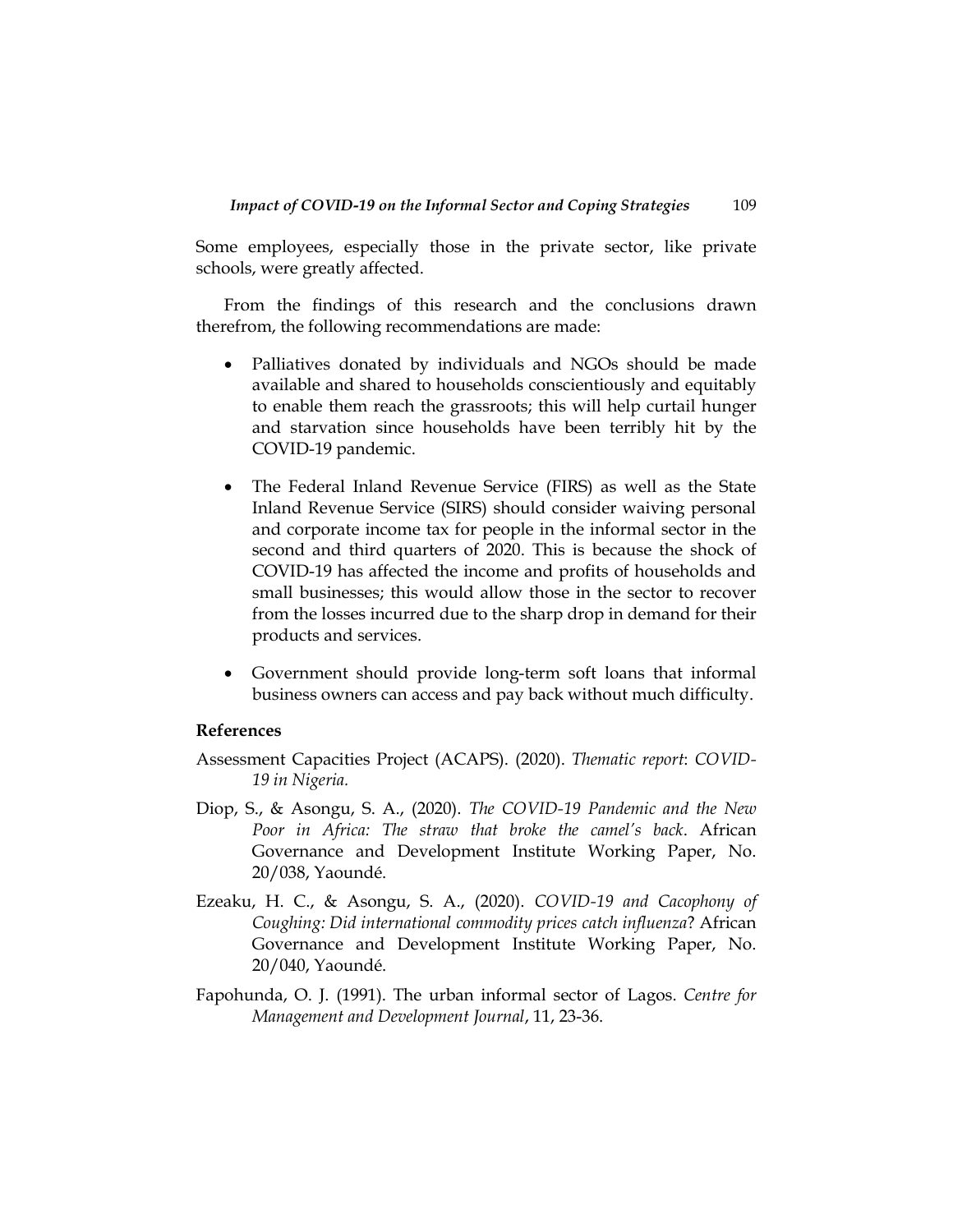- Fasanya, I. O. & Onakoya, A. B. O. (2012). Informal sector and employment generation in Nigeria: An error correction model. *Research on Humanities and Social Sciences*, 2(7), 48-55.
- Independent National Electoral Commission (INEC). (2018). *Sabon Tasha Population.* Kaduna, Nigeria: INEC.
- International Labour Organization (ILO). (2014). *Women and Men in the Informal Economy*: *A statistical picture.* Third Edition. Geneva: ILO.
- International Labour Organization (ILO). (1999). *Reducing the Decent Work Deficit*: A Global Work Agenda to the Circumstances and Realities of the Region, at the 89th Session of the International Labour Conference, Geneva.
- Kaduna State Ministry of Economic Planning (KADSMEP). Kaduna State Economic Empowerment and Development Strategy (KADSEEDS) (2004).
- KPMG. (2020). COVID-19: A business impact series-economic impact and pandemic planning. *KPMG COVID-19 Publication*, Issue 1, pp. 1-4.
- Ogunde, O. (2019). Nigeria's Informal Economy: A Catalyst for Economic Growth. Retrieved from <https://businessafricaonline.com/> nigeria-3/ accessed on 24/04/2020.
- Onyekwena, C. & Ekeruche, M. A. (2020). Understanding the Impact of the COVID-19 Outbreak on the Nigerian Economy. Retrieved from [https://www.brookings.edu/blog/africa-in-focus/2020/](https://www.brookings.edu/blog/africa-in-focus/2020/%2004/08/understanding-the-impact-of-the-COVID-19-outbreak-on-the-nigerian-economy%20accessed%20on%2002/05/2020)  [04/08/understanding-the-impact-of-the-COVID-19-outbreak-on](https://www.brookings.edu/blog/africa-in-focus/2020/%2004/08/understanding-the-impact-of-the-COVID-19-outbreak-on-the-nigerian-economy%20accessed%20on%2002/05/2020)[the-nigerian-economy accessed on 02/05/2020.](https://www.brookings.edu/blog/africa-in-focus/2020/%2004/08/understanding-the-impact-of-the-COVID-19-outbreak-on-the-nigerian-economy%20accessed%20on%2002/05/2020)
- Price, G. & van Holm, E. J. (2020). The Effect of Social Distancing On the Spread of Novel Coronavirus: Estimates From Linked State-Level Infection And American Time Use Survey Data. Urban Entrepreneurship and Policy Institute, University of New Orleans, New Orleans.
- UNDP. (2012). MGDs in Nigeria: Current progress. Retrieved April 6, 2013, from http://www.ng.undp.org/mdgsngprogress.shtml.
- World Bank (2020): Assessing the Economic Impact of COVID-19 and Policy Responses in Sub-Saharan Africa. Washington: The World Bank.